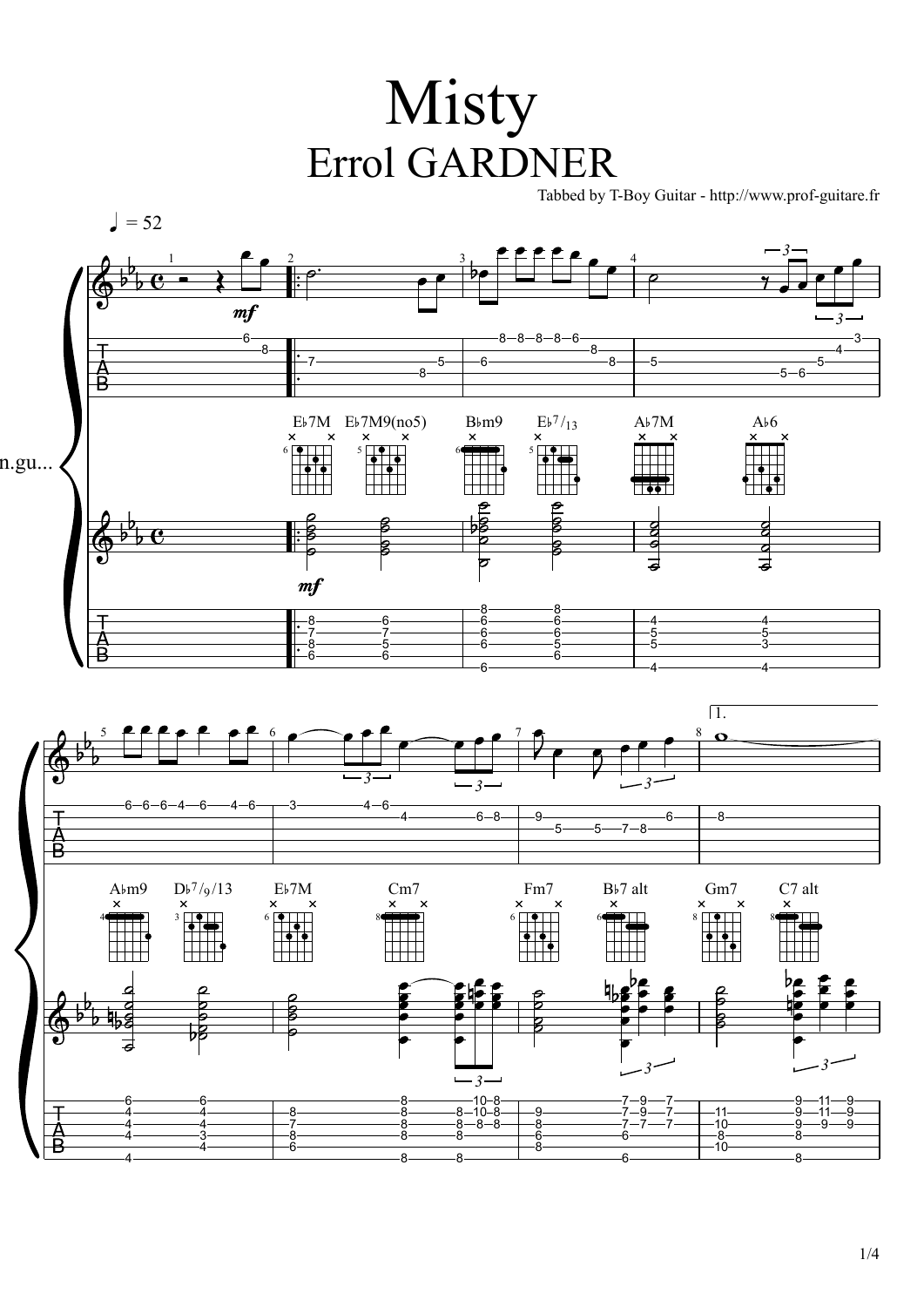

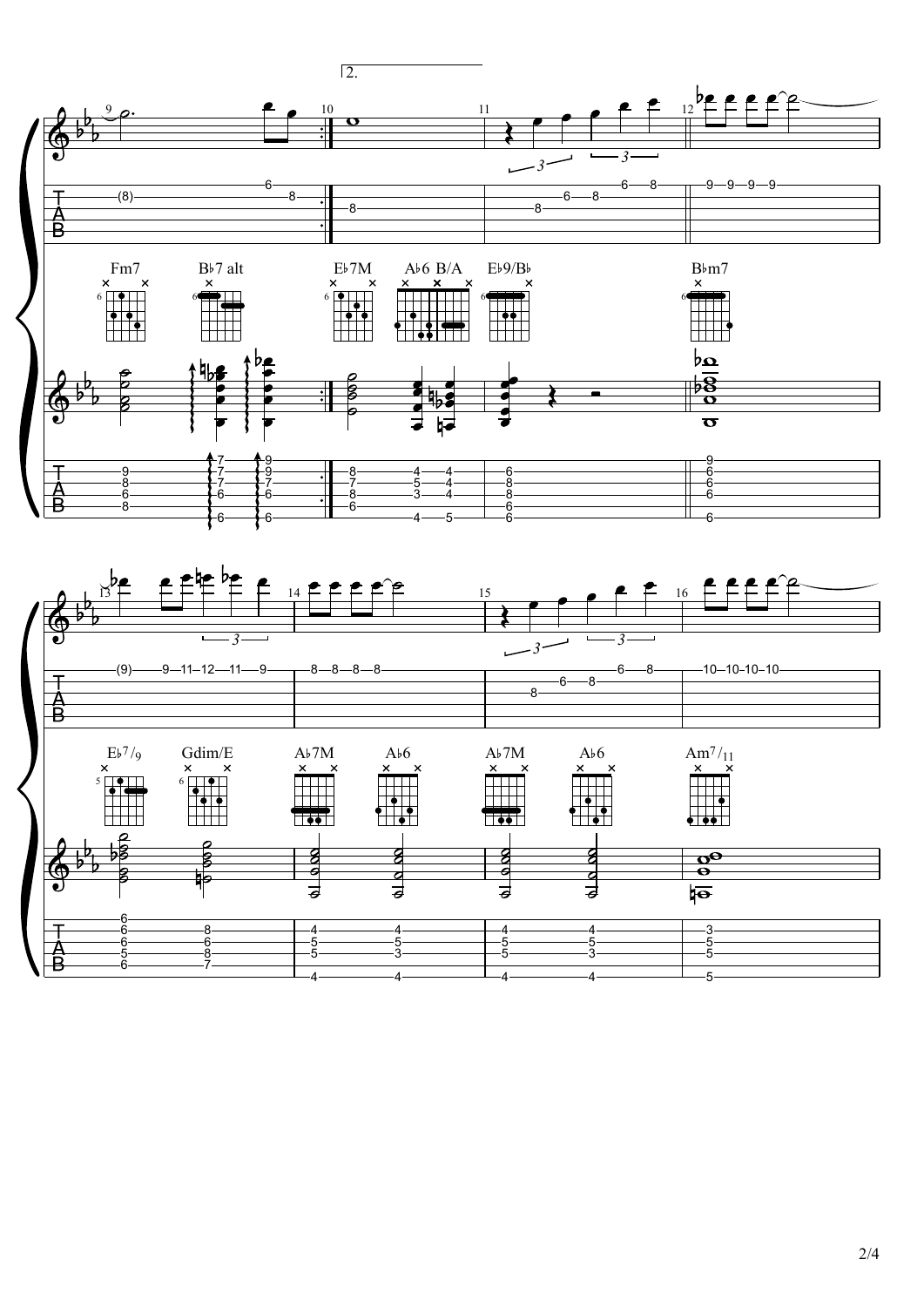3/4